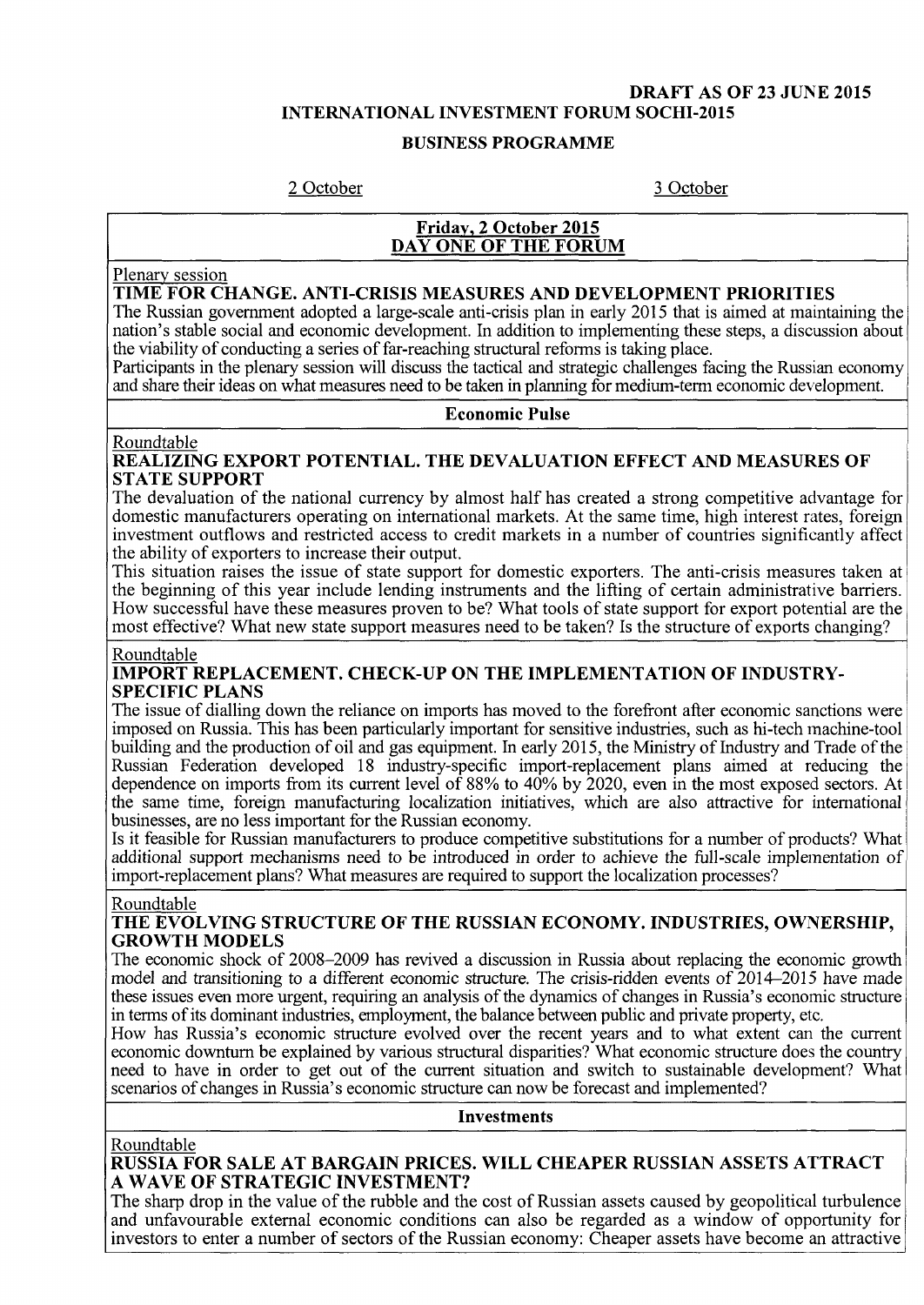buy both for speculative purposes and for the long haul.

How can the inflow of strategic investments be stimulated under the existing economic circumstances? How can we identify and work with investors that are ready to invest in the current situation?

Roundtable/debate

#### **THE INNOVATION ECOSYSTEM. FROM BROAD-BASED SUPPORT FOR STATE INSTITUTIONS TO A FOCUS ON BREAKTHROUGH PROJECTS**

Since it was created, the system of Russia's development institutions has been largely geared towards investment and institutional support for a broad range of projects and companies in a variety of subsectors. Its focus has been on the development of an innovation environment.

Now that a number of tasks related to the development of this ecosystem can be considered accomplished, and in view of the existing economic situation, development institutions are contemplating shifting their focus to selecting and supporting a briefer list of breakthrough projects that, if implemented, would ensure accelerated development of entire technology sectors. Such projects are being developed and implemented, taking long-term economic and technological trends into account, and with an understanding of how demand is shifting.

Does it make sense for development institutions to adopt new principles for selecting and financing projects? How are such "tugboat" projects developed and carried out? Can this approach be replicated in other areas and industries?

**Finance** 

#### **Debate**

**FISCAL POLICY FOR 2016-2018: SHORT-TERM CHALLENGES AND LONG-TERM PRIORITIES** 

Russia's public spending has been growing steadily in recent years. However, the sharp drop in prices for its main exports, coupled with declining economic activity within the country and growing inflation, mean that the federal government and regional authorities need to optimize spending in order to meet their social commitments and continue to implement approved investment programmes. The Ministry of Finance of the Russian Federation is planning to cut at least 2.7 trillion roubles (around \$47 billion) in spending in 2015 alone. Does this sequestration go deep enough, or is the challenge of a serious adjustment of fiscal policy upon us?

What are the first steps towards optimizing public spending and what are the implications for the social sphere and economic activity? What are the real fiscal policy priorities for 2016-2018 in light of shrinking reserves and economic stagnation?

#### Panel discussion/debate

#### **THE VALUE OF MONEY AND THE EFFECTIVE INTEREST RATE. BALANCING THE NEED FOR GROWTH AGAINST MACROECONOMIC STABILITY GOALS**

The actions of the Central Bank to tighten monetary policy at the beginning of the year have spawned a lively discussion about how to strike a balance between stimulating economic growth and suppressing inflation to preserve macroeconomic stability. The steep increase in the primary rate has led to a substantial rise in borrowing costs, seriously hurting the interbank market and putting the implementation of a majority of investment projects in doubt.

What tools, besides the primary rate, can the Central Bank and the government rely on to meet the demands of growth? And has the adopted strategy of inflation targeting proven itself to be justified? What are the outcomes and effectiveness of the stabilization measures taken in the monetary sphere? Does the current situation in the forex market allow for a transition to a softer monetary policy? And what risks does this entail for the economy?

# Brainstorming session

# **DOES FIGHTING INFLATION MANUALLY MAKE SENSE?**

A stubbornly high inflation rate, coupled with a high primary rate, has a negative effect both on real household incomes and savings and on economic growth. The government has taken administrative steps to control prices, and has also cut some public spending.

Is there a limit to the effectiveness of administrative price controls? Is a renewed surge in inflation possible if the primary rate goes down? Can inflation be reduced in the nearest future?

**Industries** 

#### Case study

#### **AGRICULTURE AND THE AGRO-INDUSTRIAL COMPLEX. HAS IT BEEN A DIFFICULT YEAR OR A GOOD YEAR?**

It has been a year since sanctions were introduced on the import of a substantial range of agricultural products from Europe and the United States. This happened against the background of a devaluation of the rouble that is potentially beneficial for Russian agricultural producers. The state is carrying out a programme to support the agrarian sector and is subsidizing agricultural producers' loan repayments.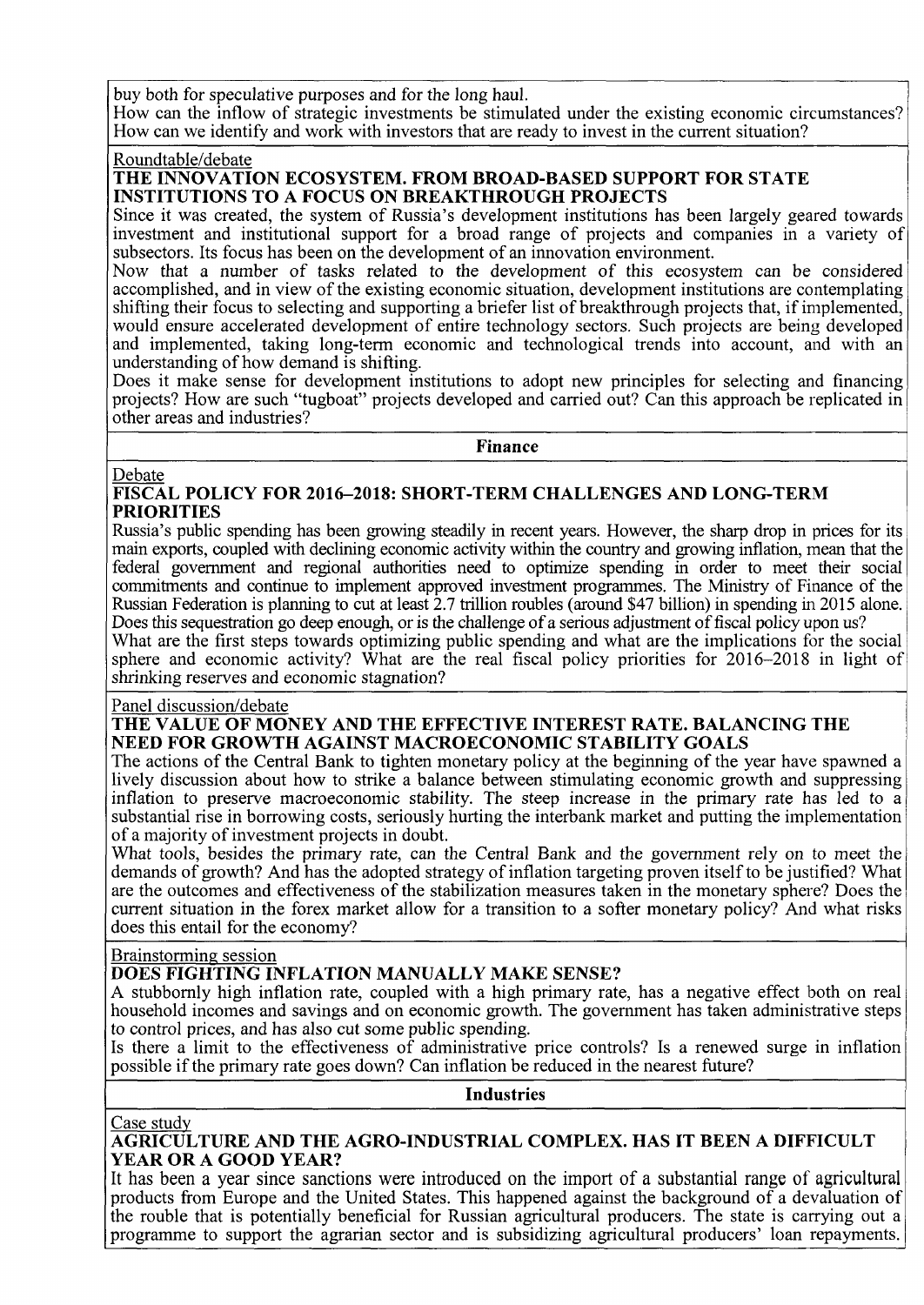What has the past year brought the industry?

What successful agricultural projects have been carried out during the past year? What has the effect of the rouble's devaluation and the sanctions on the agrarian sector been? What regions have benefited? What additional steps are still needed?

#### Roundtable

# **CONSTRUCTION AND THE HOUSING MARKET. FINANCIAL SUPPORT MECHANISMS.**

Raising investment in the housing sector, making mortgages more affordable, providing federally owned land for development and developing infrastructure are the tasks that have been set for the Housing Development Agency, a development institution being established on the basis of the Agency for Housing Mortgage Lending. Stimulating loans for the construction of housing and engineering infrastructure facilities and issuing social mortgages as part of the Housing for the Russian Family programme are some of the measures included in the plan for the sustainable development of the economy.

What problems will the merger of the Russian Housing Development Foundation and the Agency for Housing Mortgage Lending help resolve in the near future? What will the synergetic effect of the newly established agency be?

#### Roundtable

#### **THE FUEL AND ENERGY COMPLEX. HOW TO GROW IN A LOW-PRICE ENVIRONMENT?**

Lower prices and the redistribution of energy demand on the global market has led to the freezing of geological exploration and a number of investment projects in the Russian fuel and energy complex.

Will Russia be able to remain a leading energy producer while simultaneously increasing processing volumes? What projects will be the most attractive in terms of investment for businesses and state-owned companies in this new environment? What steps are being taken to increase returns on investment in projects that are already under way?

#### **International Cooperation**

#### Conference

#### **RUSSIA AND ITS EURO-ATLANTIC ECONOMIC PARTNERS. WHAT ARE THE CHANCES OF A RELATIONS RESET?**

Against the background of a temporary cooling of political relations with the Euro-Atlantic community, Russia has been afforded the opportunity to advance its foreign economic policy in the alternative markets of the Asian macro region, the Arab world and a number of African countries. Russia's economic position on the global map has thus become more balanced.

However, the scope of economic cooperation with Europe and North America is so great that, even at a time of considerable political disagreements, coordination of actions among the business and economic government agencies of Russia and its traditional economic partners has remained extremely strong. How can economic expediency influence the behaviour of politicians today? What can business do to harmonize economic interaction in this difficult political context?

#### Roundtable

#### **THE EURASIAN ECONOMIC UNION'S INTEGRATED CURRENCY MARKET AND SETTLEMENTS IN NATIONAL CURRENCIES**

Financial integration plays an important role in the development of integration processes within the Eurasian Economic Union (EAEU). Settlements in national currencies among the EAEU member states have been on the agenda for quite a long time now. However, the severe weakening of some of those national currencies has shed a new light on this issue.

What is the outlook for completing the formation of an integrated currency market of EAEU member states? Is it feasible to switch to settlements in national currencies in the near future given the difficult economic situation in the union countries? What key factors continue to hamper integration among the member states in the financial sector?

#### **Public Administration**

#### Debates

# **IS A NEW QUALITY OF STATE CONTROL AND SUPERVISION WITHIN REACH?**

Improvement the control and supervisory functions of the state is one of the steps towards increasing the quality of public administration and creating better conditions for economic development. The new law on state and municipal control and supervision will change the principles of the control and supervisory activity in Russia.

The introduction of a risk-oriented approach, the disclosure of mandatory requirements and the creation of a single information system are but a part of a set of measures aimed at transforming Russia's control and supervisory system. How prepared is the Russian government at the federal and regional levels to embrace the changes? What changes will the new system bring for business, society and government? How can we measure progress on the path towards reforms? Can it be said that the new system is already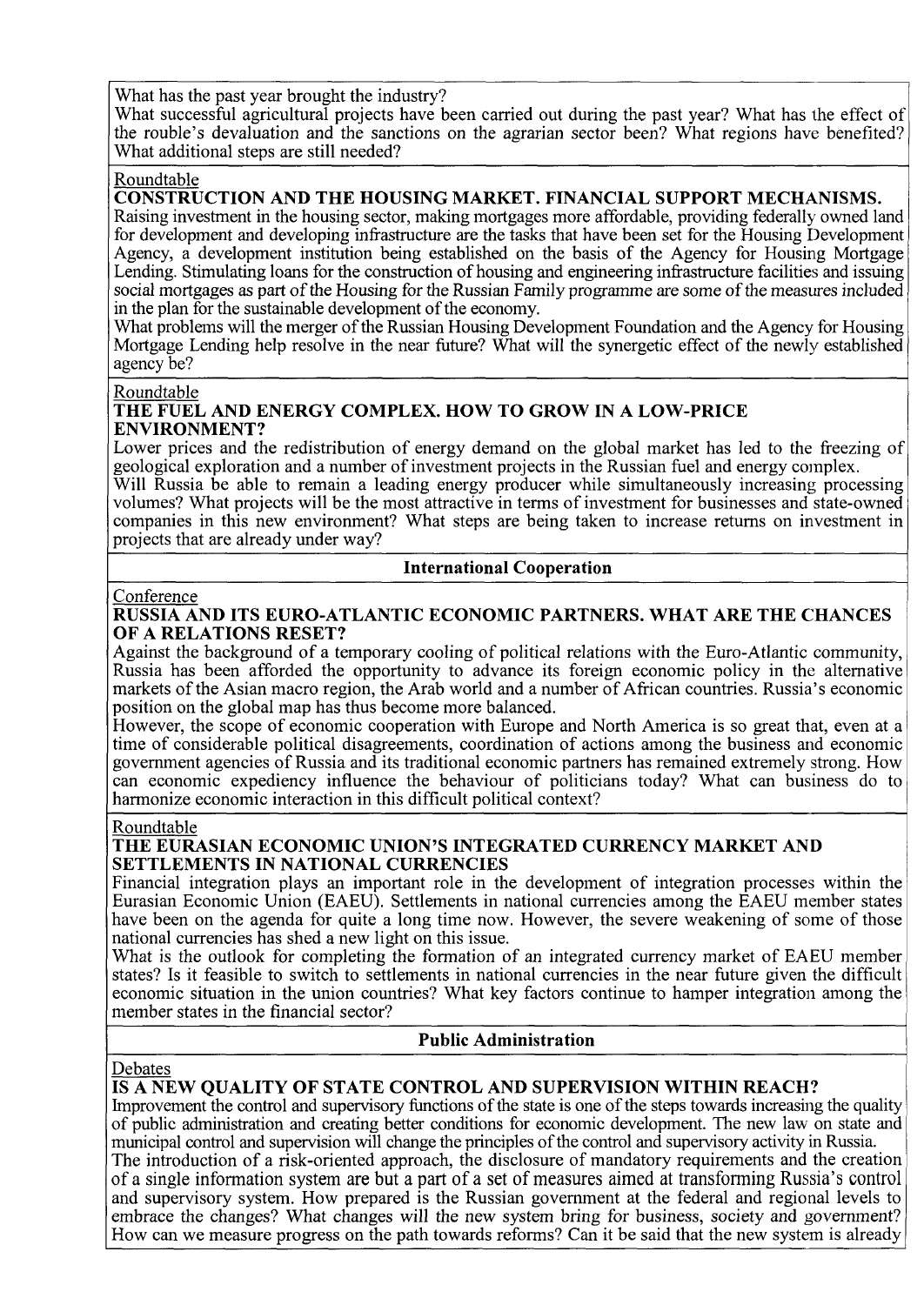working and has brought results? Questions for the debates:

- 1. Can the new law become a workable mechanism?
- 2. Can the introduction of a risk-oriented approach considerably reduce the amount of inspections and relieve the burden on business?
- 3. Will the delegation of control and supervisory functions to the regions help create a comprehensive supportive environment for business at the regional level? Are regional governments motivated or not?
- 4. State control and supervision vs. self-regulation
- 5. Will the reform of the control and supervisory functions help free up resources and save public funds?

# Roundiadie<br>Is tite st IS THE STATE AN EFFICIENT MANAGER? IMPROVING GOVERNANCE AT STATE-<br>AWNED COMPANIES

**OWNED COMPANIES**<br>Improving the quality of the system of public administration and increasing the operating efficiency of major state-controlled companies open up significant potential for economic growth. The considerable stake held by the state in the nation's economy makes it strongly dependent on the efficiency of stateowned asset management. Long-term development programmes, new regulations for increasing the owned asset management. Long-term development programmes, new regulations for increasing the investment and operating efficiency of state-owned companies, risk management and spending cuts. How prepared are state-owned companies to be efficient?

**Regions** 

# Brainstorming presentation

# **INVESTMENT CLIMATE AT THE LOCAL LEVEL. KEYS TO SUCCESS**

It is impossible to raise the efficiency of the Russian economy without involving all levels of governments in developing and implementing advanced management solutions. Experience shows that many solutions are conceived and implemented at the municipal level. This practice has produced solid results, while certain solutions can serve as a model for improving conditions for doing business in other Russian regions.

In order to identify the best management solutions, the Ministry of Economic Development of the Russian Federation has conducted a competition among the regions to select the most effective solutions for improving the entrepreneurial climate.

# Brainstorming

# **THE FISCAL SITUATION IN THE REGIONS. SEQUESTERING AMID SHRINKING ACCESS TO CREDIT**

The difficult fiscal situation and the federal budget sequestration will doubly affect regional budgets. The regions have been forced to sequester their budgets too, look for spending optimization opportunities and find additional sources for servicing existing commercial and public debt - all amid sharply narrowed access to external financing and the need to meet earlier obligations, including those to the federal government.

Where should we look for additional sources of financing? What successful regional practices should be taken into account in current financial planning? What will the federal government's policy be with regard to the additional co-financing of regional budgets?

#### Brainstorming

# **A NEW BUT FAMILIAR CHALLENGE FOR REGIONAL POLICY. DO WE NEED A NATIONAL STRATEGY FOR SHRINKING SMALL AND MEDIUM-SIZED TOWNS?**

Taking global migration patterns into account, as well as the difficult economic situation in a number of small and medium-sized industrial towns, some 15-20 million people could migrate to Russia's big cities over the next 20 years. Small and medium-sized towns have been losing residents, above all economically active residents, for years.

What will the strategy for shrinking small and medium-sized industrial towns be at both the federal and regional levels? What regional policy will be followed to ensure the population remains there? Is it worth trying to reverse the current trends? Or does it make more sense to focus on preparing big cities for a new wave of migrants?

#### Debates

# **ARE REGIONAL DEVELOPMENT STRATEGIES SUFFICIENT TO ENSURE REAL CHANGE IN THE REGIONS?**

In 2014, Russia passed the Law on Strategic Planning, which has given additional impetus to the development of regional strategies. Many of the nation's regions have developed and adopted strategic documents over the past years, yet their effectiveness and impact on social and economic development remain to be seen.

Under what conditions does a regional development strategy become effective? What other resources and factors are required for real changes to be launched and implemented in regions? What examples are there of such regions in Russia? What does international expertise say? What are the mechanisms for developing and translating strategic plans into real-life development projects?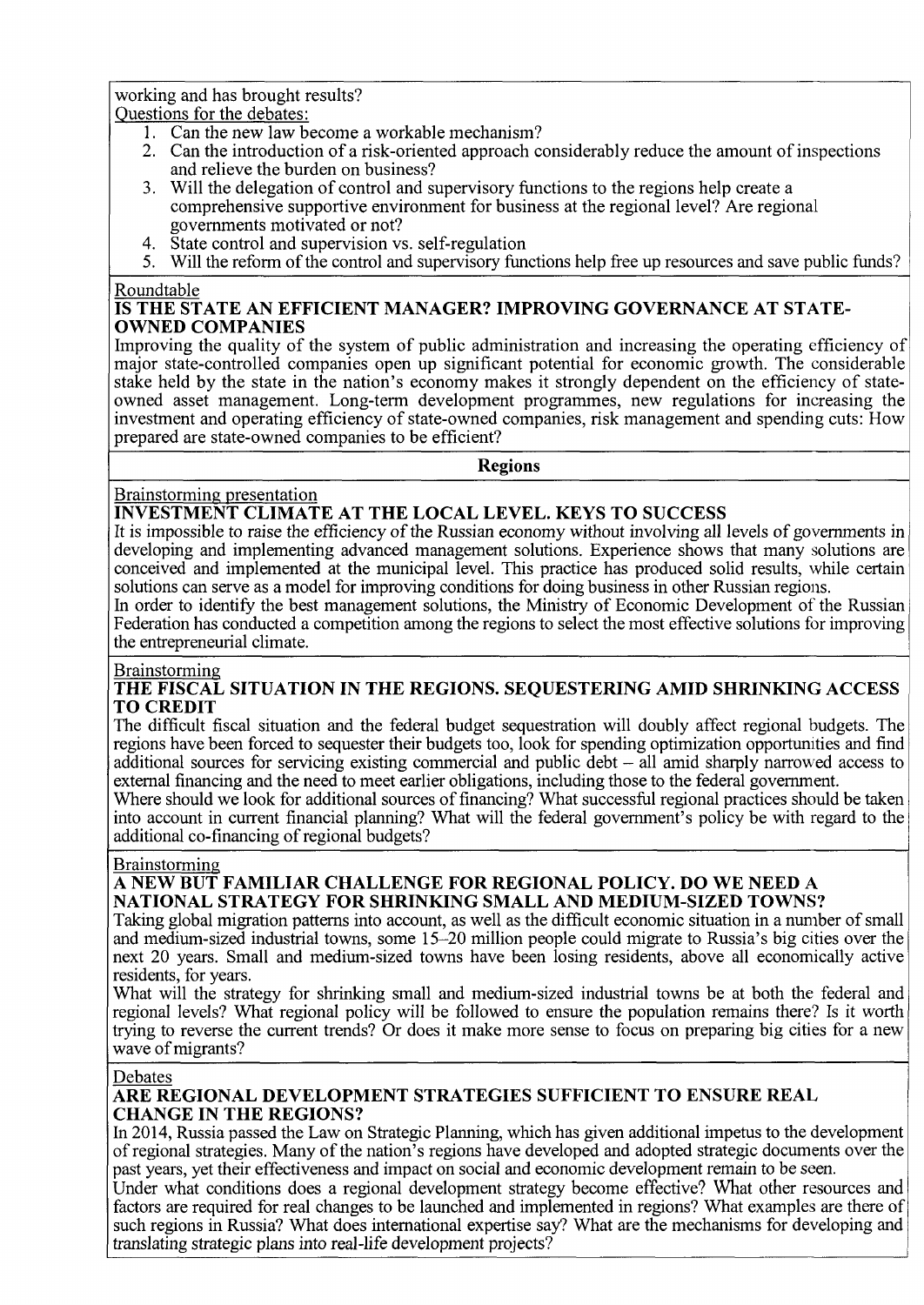#### **Individuals and Society**

#### Roundtable

# **WHAT KIND OF UNEMPLOYMENT DO WE NEED?**

As economic activity decreases in Russia, unemployment inevitably rises. In its anti-crisis action plan, the government has set avoiding staff cuts at companies and maintaining employment levels in the economy as key goals. However, unemployment in a market economy can have positive implications, as it reduces average wages in the economy, intensifies competition for jobs and encourages mobility among the population. What rate of unemployment is optimal for the Russian economy? What tools should be used to maintain employment? What unemployment structure is optimal for restarting economic growth?

#### Roundtable

#### **MAKING GOOD ON SOCIAL COMMITMENTS. RESPONSIBILITY OF THE FEDERAL AND REGIONAL GOVERNMENTS**

Maintaining social stability is one of the top priorities of the government's anti-crisis plan, which includes extra budgetary allocations to Russia's regions to reduce tensions in the labour market and protect the most vulnerable populations. At the same time, the nation's social spending remains at a high level and, given the difficult position that the regions are in, increasing such spending further creates competition for resources to maintain investments. Striking a balance between the goals of maintaining social stability and ensuring economic growth requires new approaches and coordination between the federal and regional governments. What difficulties do social obligations create for the economy under the current circumstances? What reforms of the social security system are required? What measures are available to the federal and regional governments to maintain social stability?

**Infrastructure** 

#### Roundtable

# **ENERGY EFFICIENCY OR MASSIVE INVESTMENTS IN INFRASTRUCTURE? A STRATEGIC DILEMMA FOR RUSSIA'S ENERGY SECTOR**

The unstable macroeconomic situation and falling hydrocarbon prices have been encouraging Russian energy companies to cut operating and investment expenditures. Under these circumstances, companies find it increasingly difficult to implement the massive capex programmes that had been announced before while sticking to their commitments to increase the energy efficiency of the economy. The industry faces a strategic choice between betting on the implementation of a comprehensive energy efficiency stimulus and continuing to invest in new large projects.

What are the strategic priorities of the state and energy corporations regarding this matter?

# Panel discussion<br>THE FEDERAL PPP LAW: NEW OPPORTUNITIES TO RESOLVE OLD PROBLEMS

At its spring session, the State Duma passed the Federal Law On Foundations of Public-Private Partnership and Municipal-Private Partnership in the Russian Federation. The law opens up fresh opportunities both for government officials, by enabling them to use new models for working with business, and for private investors, by reducing the risks of investing in infrastructure projects. The new law gives a chance to new infrastructure projects across Russia that had previously been put on hold. law gives a chance to new infrastructure projects across Russia that had previously been put on hold.<br>Not degrite the negitive expects, there are also a number of issues that need to be were don, inclu

I et despite the positive aspects, there are also a number of issues that need to be worked on, including<br>the girls and abellar accordians incoloneated a meeting association difficulties, the need for meetest the risks and challenges of law implementation practices, structuring difficulties, the need for project performance assessment and clear regulations of the tender procedure. These issues can be resolved<br>theoret further refining regulations recording the implementation of leves through further refining regulations regarding the implementation of laws.

#### Hands-on workshop for the regions

#### **FIVE ASPECTS OF THE SUCCESSFUL IMPLEMENTATION OF PPP PROJECTS IN RUSSIA'S CONSTITUENT ENTITIES**

New opportunities require a clear operating manual. This includes the implementation of PPP projects in the regions under the new Federal Law. What future do regional PPP laws have? What should the regions pay attention to above all while studying the Federal Law? To answer this question, the workshop will feature a discussion on five aspects that have an impact on the successful implementation of the Federal Law in Russia's constituent entities. These include identifying a responsible authority and a governance system for the PPP sphere, implementing project performance assessment mechanisms, setting up a competitive selection process, building efficient interaction with the investor and credit institutions, and finally, organizing the efficient management of the project throughout its life cycle.

# **Saturday, 3 October 2015 DAY TWO OF THE FORUM**

Plenary session

# **A TIME OF OPPORTUNITIES. THE ECONOMY ON THE STARTING BLOCKS**

In September 2015, the period of significant external shocks and fluctuations of the national currency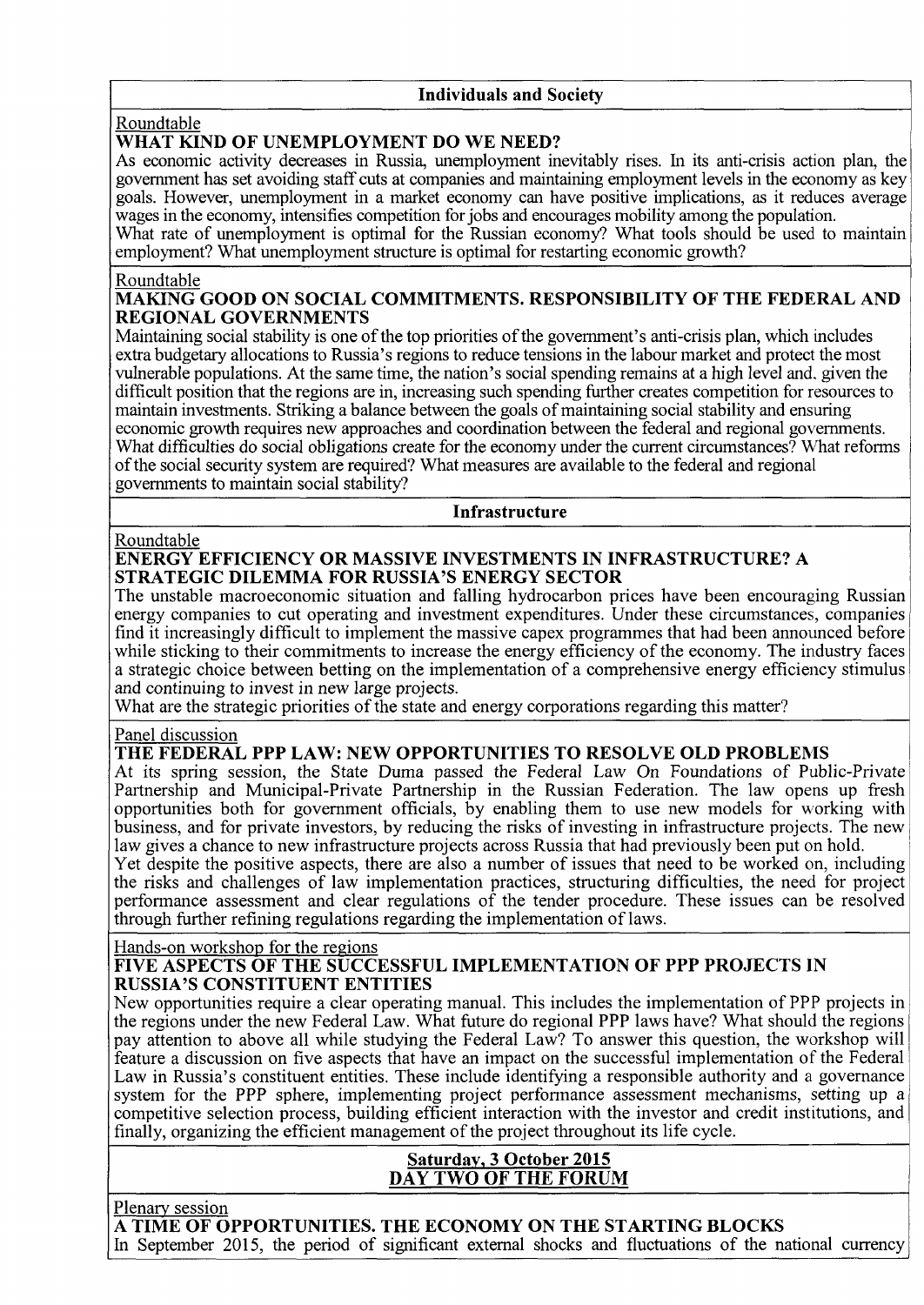exchange rate will largely be over. The response to what has happened has been developed, anti-crisis measures are beginning to take effect, and players have developed a fundamental understanding of the context and their respective strategies.

In this situation, it is important to move from discussing the results of the anti-crisis policy to analysing the strategic and tactical opportunities for the Russian economy as a whole, and for its separate segments and players. Participants in the plenary session will discuss Russia's economic situation in terms of the most probable prospects of post-crisis development.

# **Economic Pulse**

Case study

#### **WHO HAS PROFITED FROM THE CHEAP ROUBLE? CASES COVERING THE DEVELOMENT OF PROJECTS, COMPANIES AND INDUSTRIES**

In September, it will be almost a year since the rouble weakened significantly against the dollar, and more than a year since the introduction of restrictions on food imports into Russia. Despite a number of negative effects related to devaluation, this has inevitably re-oriented internal demand to domestic products and services, boosting the competitiveness of Russian exports in different segments and industries.

Which industries have gained momentum for development as a result of devaluation? What success stories in tourism, the food industry and information technology can we see? Who was able to take advantage of the chance afforded to them? What resources and opportunities did they use to achieve their success? Did they resort to government support? What further steps are needed to give more positive dynamics to these sectors?

#### Discussion of research results

**CROSSROADS OF ECONOMIC POLICY. TACTICAL DECISIONS AND LONG-TERM PRIORITIES** 

The changes in the economic situation that took place in 2013-2014 have forced the economic authorities to take active steps to enhance economic stability and decide which way to go at the crossroads in the monetary, fiscal and industrial policy.

By definition, anti-crisis measures should be decisive and capable of quickly stabilizing the situation. However, this does not solve the problem of how these decisions affect the long-term trajectory of the country's economic development.

The research carried out as part of preparation for the forum is aimed at analysing the crossroads of Russia's economic policy in the medium term, also considering possible impact of this or that decision on the country's long-term development scenarios.

#### Roundtable

# **WILL "THE RUSSIAN QUALITY SYSTEM" HELP TO BOOST COMPETITIVENESS?**

The problem of the quality and competitiveness of Russian products is more urgent today than ever. The "Russian Quality System" project plays an important role in boosting the quality of products and increasing the loyalty of customers towards domestic products.

What systemic and regulatory measures can facilitate an overall increase in the quality of Russian products? Will the new "quality label" help promote products not only on the domestic, but also on foreign markets? Can this project help attract investments into Russian products? What are the first results and roadmap for the implementation of this project?

#### **Investment**

Brainstorm

# **THE PENSION SYSTEM: CITIZEN, BUSINESS AND STATE. ANY GOOD NEWS?**

At the beginning of this year, the decision was made to preserve the mandatory savings part of the pension. Thus, the problem of the effective investment of pension funds is once again on the agenda. However, high level of inflation makes it more difficult for pension fund managers to achieve positive real returns. At the same time, pension funds may become the main source of "long" and "cheap" money to finance longterm investment projects, both for the government and for businesses. From this point of view, the government is interested in limiting the tools that can be used by managing companies and non-state pension funds. Will managing companies and non-state pension funds be able to show real positive returns from investing pension savings given the restricted set of tools? Can Russia's pension system become a mechanism for longterm investment?

**Brainstorm** 

**INVESTING IN EDUCATION AND MEDICINE. THE PLACE OF BUSINESS IN SOCIAL INDUSTRIES** 

The long-term tasks of developing human capital necessitate the search for new investment sources in the key areas of social policy. The development of the private healthcare and education sectors in Russia renders the use of public-private partnership mechanisms possible in these spheres, too. One example of such a mechanism is a cluster approach, when state-owned and private companies coexist and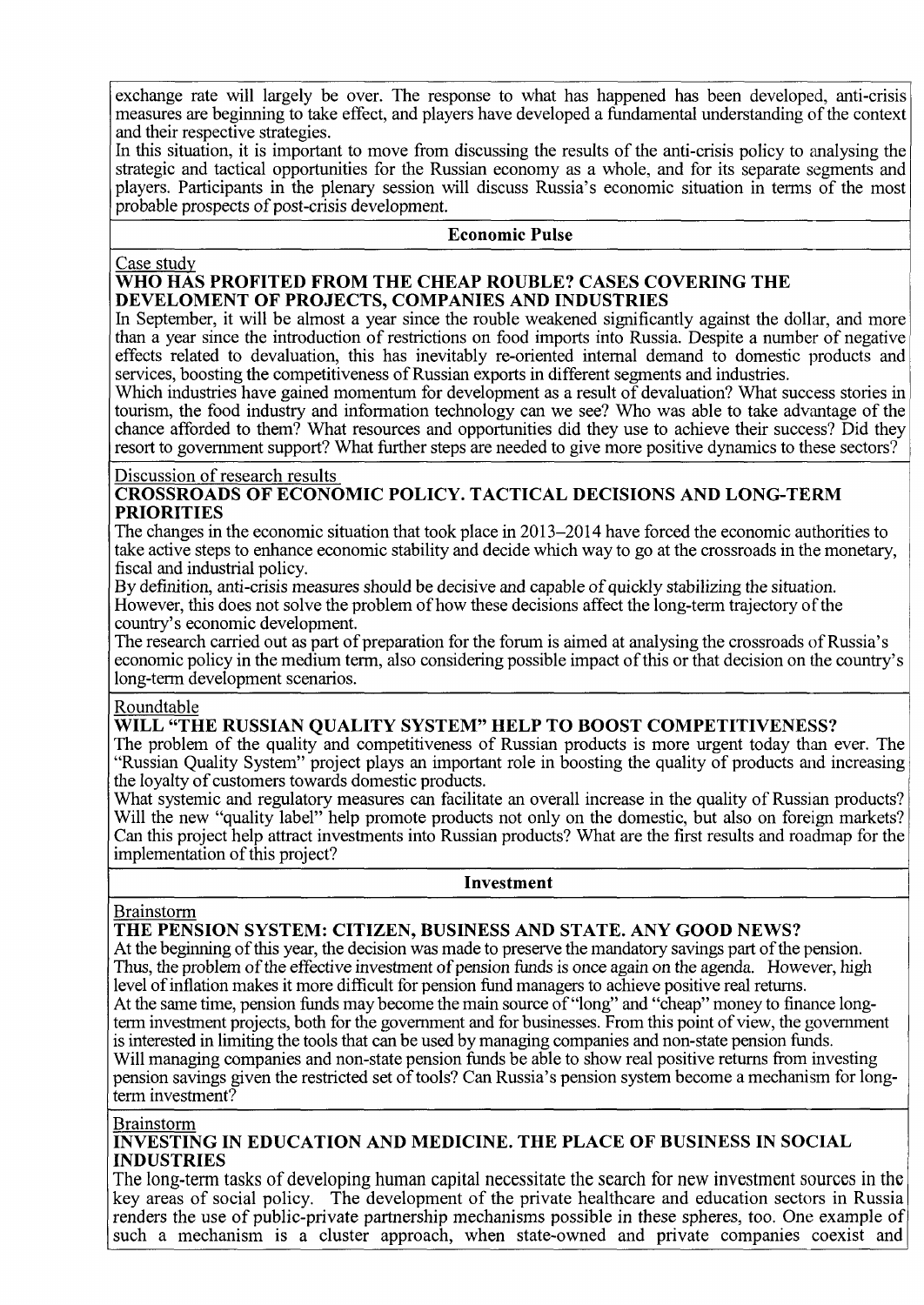complement each other within a single structure.

How can PPP mechanisms enhance the quality of services and the economic efficiency of companies in the social sphere? How do private and public entities cooperate with each other? What legal measures are needed to develop PPP in the social sphere? What measures are needed to develop and scale specialpurpose capital funds in Russia's higher education establishments? How can we use Russian and foreign experience in developing such funds in Russia?

#### Cases and presentations

#### **IN SEARCH FOR "NEW GAZELLES". ARE THERE ENOUGH YOUNG AND FAST-GROWING COMPANIES?**

Apart from the traditional leaders of the Russian economy – large infrastructure and raw material companies - a new layer of dynamically growing mid-sized companies has formed in Russia over the past ten years. In many countries, companies growing at a rate of 30% a year over a period of three to five years play a key role in spreading innovation and enhancing efficiency in their respective industries. New macroeconomic conditions can have a mixed effect on "Russian gazelles": an increase in the export potential sharply reduces borrowing opportunities, both on the domestic and foreign markets. Can some of these companies become new engines for the Russian economy? How were they affected by the shock changes of last year? Which industries are the most favourable for "gazelles"? What separate companies have shown high growth rates at a time of general economic crisis?

**Finances** 

#### Roundtable

**SUCCESSFUL STRATEGIES IN A PERIOD OF VALATILITY. RECIPES FOR SUCCESS IN THE FINANCIAL SECTOR** 

Last year saw wild fluctuations in the prices for different classes of assets, including the exchange rate of the national currency, shares and bonds of Russian issuers and raw material prices. Many private and institutional investors suffered losses, but many investors used the crisis period as a unique opportunity to make speculative super-profits.

What strategies have paid off in the turbulent period? Who came out on top – large players or small investment companies and funds? How has the period of volatility influenced the structure of the financial market?

#### Roundtable

#### **ENHANCING THE SUSTAINABILITY AND EFFECTIVENESS OF THE BANKING SYSTEM. IS THERE A NEED FOR CONSOLIDATION?**

The Central Bank of Russia consistently pursues a tough policy of "clearing" the banking system and consolidating banks. Measures to ensure additional capitalization of the banking system also provide favourable conditions for large banks.

What is happening in the banking system is assessed differently by the markets and experts. On the one hand, consolidation improves the sustainability and manageability of the system. On the other hand, a high level of consolidation may have a negative impact on the competitive environment, the flexibility of the banking system and its orientation towards a broad spectrum of consumer demands.

How does the Central Bank's policy of "clearing" the banking system affect its functionality? What advantages and risks for economic development are generated by the consolidation of the banking sector during a period of low economic dynamics? Can we expect further government involvement in the banking sector? How many banks are needed in Russia?

#### Roundtable

#### **DE-OFFSHORIZATION. CHECK-UP REFORMS**

The passing of the Russian law on controlled foreign companies (CFC) was supposed to reduce the scale of offshore schemes in order to optimise taxation and to reduce capital flight from the country. Apart from economic consequences, the passing of the CFC law is designed to disclose the ultimate beneficiaries of offshore companies, also returning large Russian companies back into the country's legal field. This is the first year that the new law is being implemented.

Has tax collection increased thanks to the abandonment of offshore schemes? How has the new law affected Russia's financial system? What amendments have to be made from the business point of view?

#### **Industries of economy**

#### Conference

#### **THE DEFENCE SECTOR: THE NEW DRIVER OF THE RUSSIAN ECONOMY?**

The Russian military-industrial complex is traditionally one of the leading industries, concentrating on innovative activity, providing a significant share of employment, and accounting for a sizable portion of technology exports. The past few years have seen an increase in defence spending, including by a third in 2015. In addition, the rouble's devaluation should have a positive impact on the returns of Russian arms exporters. How has increased defence spending affected the development of the military-industrial complex? Can it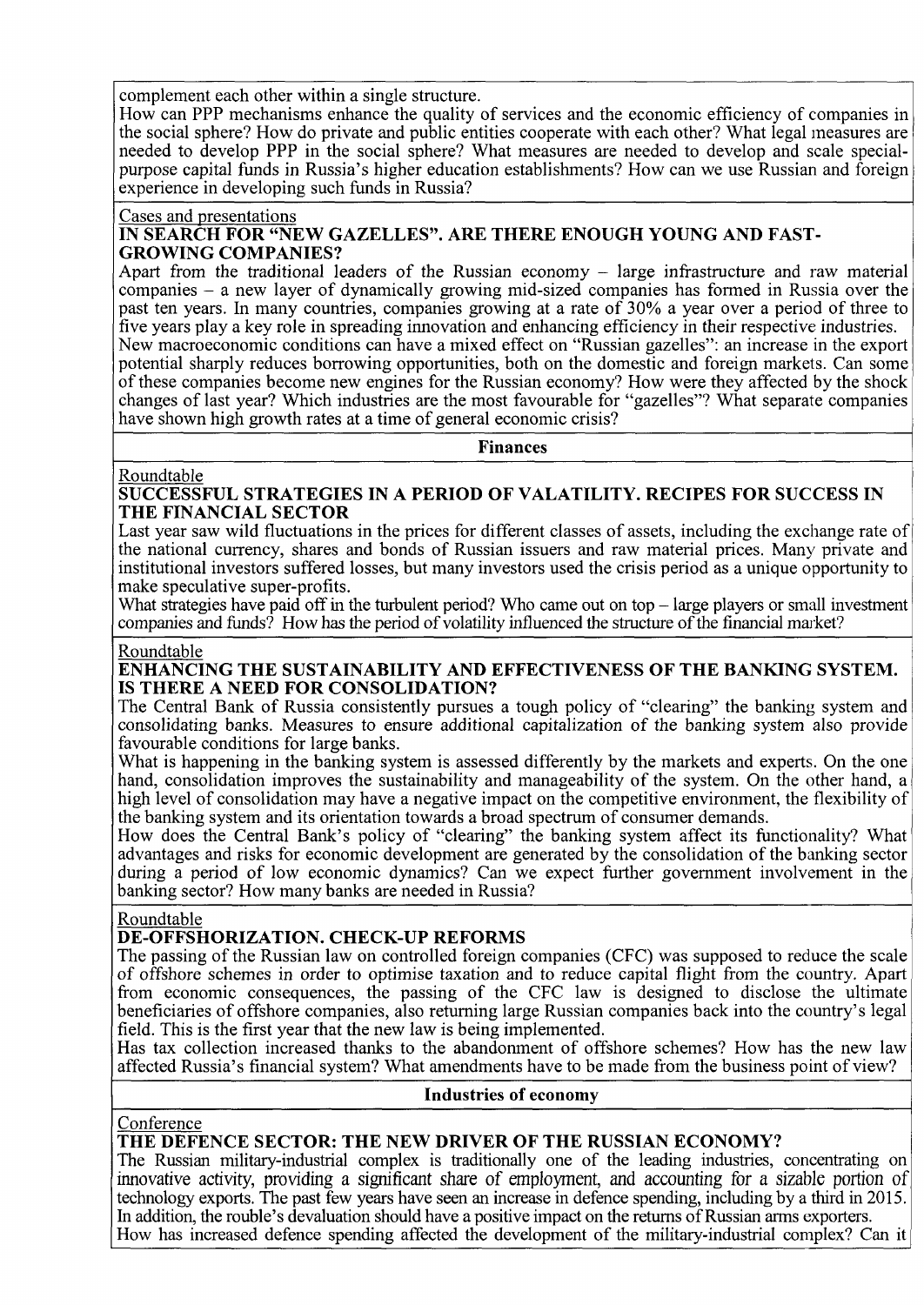become an important engine for the development of the Russian economy? What are the prospects for further increasing arms exports?

#### Brainstorm

#### **MODERNIZATION OF THE HOUSING AND UTILITIES SECTOR. WHAT DO PUBLIC-PRIVATE PARTNERSHIPS HAVE TO OFFER?**

The creation of favourable conditions for the development of public-private partnerships in the housing and communal sector is an important problem for Russia's economic development. Today, Russia has an almost complete legal base, which renders it possible for the housing and utilities sector to be seen as a profitable and, most importantly, reliable business sector.

Already at this point, many investors have realized the significant potential of the housing and utilities sector. And yet they often face difficulties, including a lack of understanding on the part of regional authorities. Ensuring an efficient and mutually beneficial public-private partnership in housing and utilities, both on the legislative and practical level, is certainly an urgent and important task.

What has already been done, and what is still to be done, for businesses to feel comfortable in the Russian housing and utilities sector? How can dialogue between investors and regional authorities be built? How can we attract investors and help implement large projects in this sphere?

#### Roundtable

#### **WHAT WILL THE DEVELOPMENT STRATEGY FOR SMALL BUSINESSES BE? THE RESULTS OF STATE COUNCIL MEETING ON SMALL AND MEDIUM-SIZED ENTREPRENEURSHIP**

At the meeting of the State Council of the Russian Federation devoted to the development of small and medium-sized businesses, instructions were given to prepare proposals for the strategy to develop small and medium-sized businesses with a view to significantly increasing the number of employees at small and medium-sized companies by 2020. The strategy shall define the vectors of state support for the development of small and medium-sized entrepreneurship. At the same time, discussions continue as to whether small and medium-sized businesses require state support, or whether priority should be given to the creation of a favourable business environment.

Are such strategies needed for the development of small and medium-sized businesses? What tools are already at hand in "successful regions"? Will the strategy not become another multi-page document of no use? Can the percentage of people employed by small businesses reach 40%, thud doubling the number of small and medium-sized companies?

# **International cooperation**

#### Roundtable

# **RUSSIA-ASIA. CHECK-UP ON MEASURES TO BOOST INVESTMENT COOPERATION**

Of late, Russian cooperation with Asian countries has received a new impetus for development thanks to the newly announced policy of diversifying its foreign economic relations. There exists and continues to develop a whole number of mechanisms designed to boost cooperation with Asian nations, from intergovernmental commissions and interstate associations to inter-state institutes of development and bilateral contacts between state-owned and private companies.

What areas and mechanisms of developing cooperation have proved the most fruitful? Have there been any visible changes in Russia's relations with Asian countries? What joint projects have been launched? And which of these are expected to have the greatest effect? What is special about investing in the Far Eastern projects?

#### Conference

# **ECONOMIC STRATEGIES OF RUSSIAN CORPORATIONS ON FOREIGN MARKETS**

The favourable macroeconomic situation means that conditions have ripened for Russian companies to enter foreign markets. In the new economic reality, successful international activity may become an even more important factor for the development of the national economy. Corporations go beyond traditional spheres of influence such as the post-Soviet space, and are ready to expand abroad (which is still called "the far abroad" as opposed to "the near abroad"). At the same time, the development of economic ties with the closest neighbours remains a priority of the foreign economic policy pursued by a number of Russian corporations. In this situation, there is a need for a diversified and balanced approach considering the increased foreign political risks taken by businesses. How do foreign economic policy priorities change for Russian companies operating in the post-Soviet space? What role is played by integrated associations? What international projects will play a key role in the next few years? How effective are state institutions for supporting the foreign economic interests of businesses?

**Public control** 

Roundtable **MINORITY SHAREHOLDERS. CAN PUBLIC CONTROL MAKE INSTITUTES MORE EFFECTIVE?**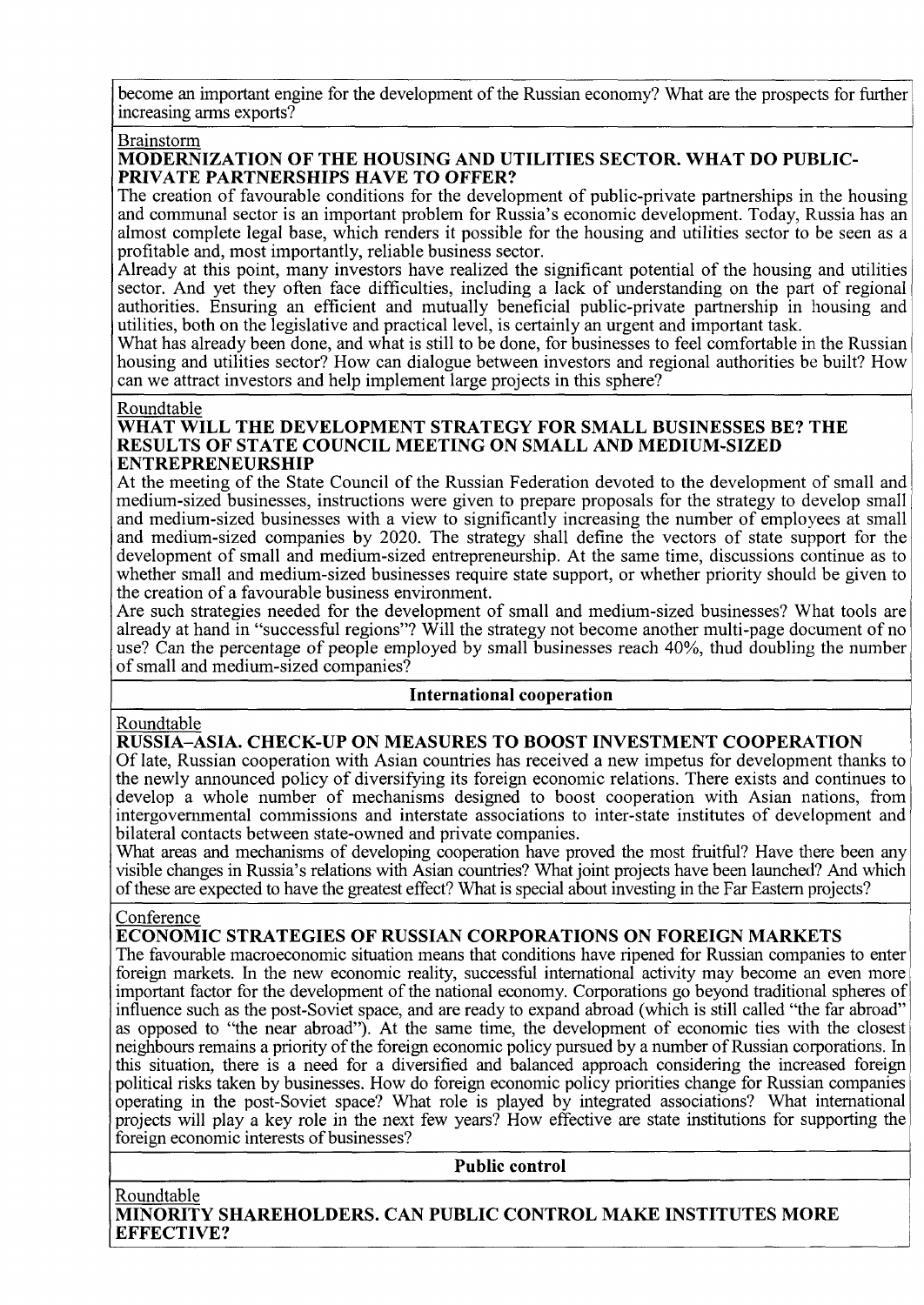The potential of the civil society is being increasingly used to help the state perform its obligations. The Federal Law "On the Basics of Public Control in the Russian Federation" has been passed; work is under way to enhance independent monitoring of the quality of social services; efforts are being made to develop a system of public councils as part of the executive authorities; consumer councils have been created to oversee the activity of natural monopolies; a system of public control over major purchases has been introduced; and new mechanisms of public control are arising in the regions and municipalities in the areas of housing and utilities, road construction and other spheres. Society has the instruments to influence government activity and "the quality and volume of public goods". Are these instruments real or imagined?

How much do we need public control at the level of the federal and regional authorities, in state corporations and natural monopolies? Has public control indeed become an effective tool in Russia? Is the government ready not just to let the public express its opinion, but also to lend an attentive ear to its advice? What steps should the government take to render public control useful both for the state and for the people?

#### **AWARDING THE A.P. POCHINOK PRIZE TO THE WINNERS OF THE ALL-RUSSIA COMPETITION FOR REGIONAL SOCIAL DEVELOPMENT PROGRAMME**

For the second year in a row, the A.P. Pochinok Prize will be awarded during the Sochi Forum based on the results of the all-Russia competition for regional social development programmes. The competition involves the selection and assessment of initiatives and projects that address, with the help of publicprivate partnership mechanisms, social problems faced by the Russian regions. The competition is held among the constituent entities of the Russian Federation with the support of the Expert Council of the Government of the Russian Federation, the Ministry of Economic Development of the Russian Federation and Natalia Pochinok, Rector of the Russian State Social University.

**Regions** 

#### Roundtable

**MASTER PLAN FOR THE ECONOMIC DEVELOMENT OF CRIMEA. INITIAL RESULTS AND NEW PLANS** 

The development of Crimea is a top priority for the Russian authorities: the territory shall be integrated into Russia's economic space at an accelerated rate, becoming a platform for advanced infrastructure and technological projects. The Federal Targeted Programme "The Social and Economic Development of the Republic of Crimea and Sevastopol until 2020", approved in 2014, envisages the allocation of almost 700 billion roubles (around \$12 billion) for projects related to infrastructure, industrial facilities, and the development of tourism potential.

How has the economic situation in Crimea changed over the past year? What projects are a priority today? What is being done to develop Crimean cities, infrastructure and tourism? What is the role of private investment?

#### Roundtable

#### **YEAR OF TOURISM AFTER THE OLYMPICS. WHAT ARE THE ECONOMIC RESULTS OF THE WINTER AND SUMMER SEASONS IN SOCHI?**

After the 2014 Olympic Games, Sochi has seen one winter and two summer tourist seasons. As part of preparations for the Olympic Games, a tourist infrastructure was created that is unprecedented in terms of volume and quality, and the devaluation of the national currency shall have a positive impact on the region's tourist industry.

How have Sochi's tourist industry figures changed following the Olympic Games? To what extent are the Olympic facilities and infrastructure needed? What changes have occurred in the living standards and employment structure of the population? How does the Sochi real estate market look?

#### Roundtable

# **INVESTING IN THE CAUCASUS. PROJECTS AND OPPORTUNITIES FOR INVESTORS**

The session involving the representatives of the official and business circles of the Russian Federation and foreign countries will focus on the four basic areas of investment in the North Caucasus: the development of the tourist cluster; agriculture; the development of the Caucasian Mineral Waters; and the improvement of the investment climate.

Investors interested in the North Caucasus regions will be able to ask the most pressing questions connected with the granting of state guarantees, the search for local partners and the allocation of land plots, as well as tax benefits.

#### **Individuals and Society**

#### Brainstorm

# **PRIVATE SOCIAL INVESTMENT: INFRASTRUCTURE, TOOLS, CASES**

The sphere of social investment, which is developing following an increase in the scale of corporate social responsibility, is becoming a separate area of investment and requires standardized instruments and an infrastructure of its own.

As of now, a total of 1276 investment funds and other entities managing assets worth more than \$45